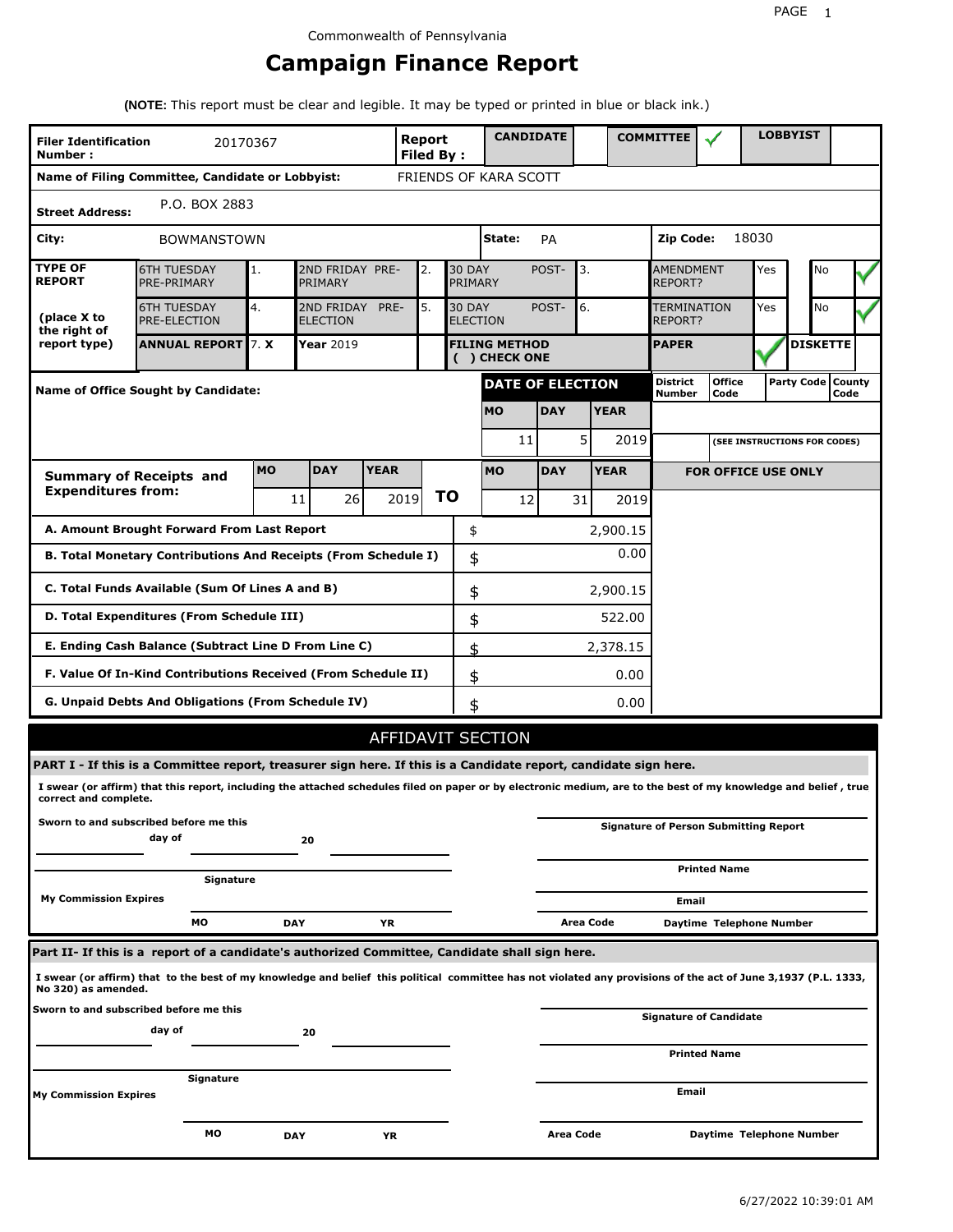## **SCHEDULE I CONTRIBUTIONS AND RECEIPTS Detailed Summary Page**

**Name of Filing Committee or Candidate Reporting Period Reporting Period** FRIENDS OF KARA SCOTT **From:** 11/26/2019 **To:** 12/31/2019 **1. Unitemized Contributions Received - \$ 50.00 or Less Per Contributor TOTAL for the Reporting Period (1) \$** 0.00 **2. Contributions Received - \$ 50.01 To \$250.00 (From Part A and Part B) TOTAL for the Reporting Period (2) Contributions Received From Political Committees (Part A) All Other Contributions (Part B) \$ \$ \$** 0.00 0.00 0.00 **3. Contributions Received Over \$250.00 (From Part C and Part D) TOTAL for the Reporting Period (3) Contributions Received From Political Committees (Part C) All Other Contributions (Part D) \$ \$ \$** 0.00 0.00 0.00 **4. Other Receipts, Refunds, Interest Earned, Returned Checks, Etc . (From Part E) TOTAL for the Reporting Period (4) \$** 0.00 **Total Monetary Contributions and Receipts During this Reporting Period (Add and enter amount totals from Boxes 1,2,3 and 4; also enter this amount on Page1, Report Cover Page, Item B.) \$** 0.00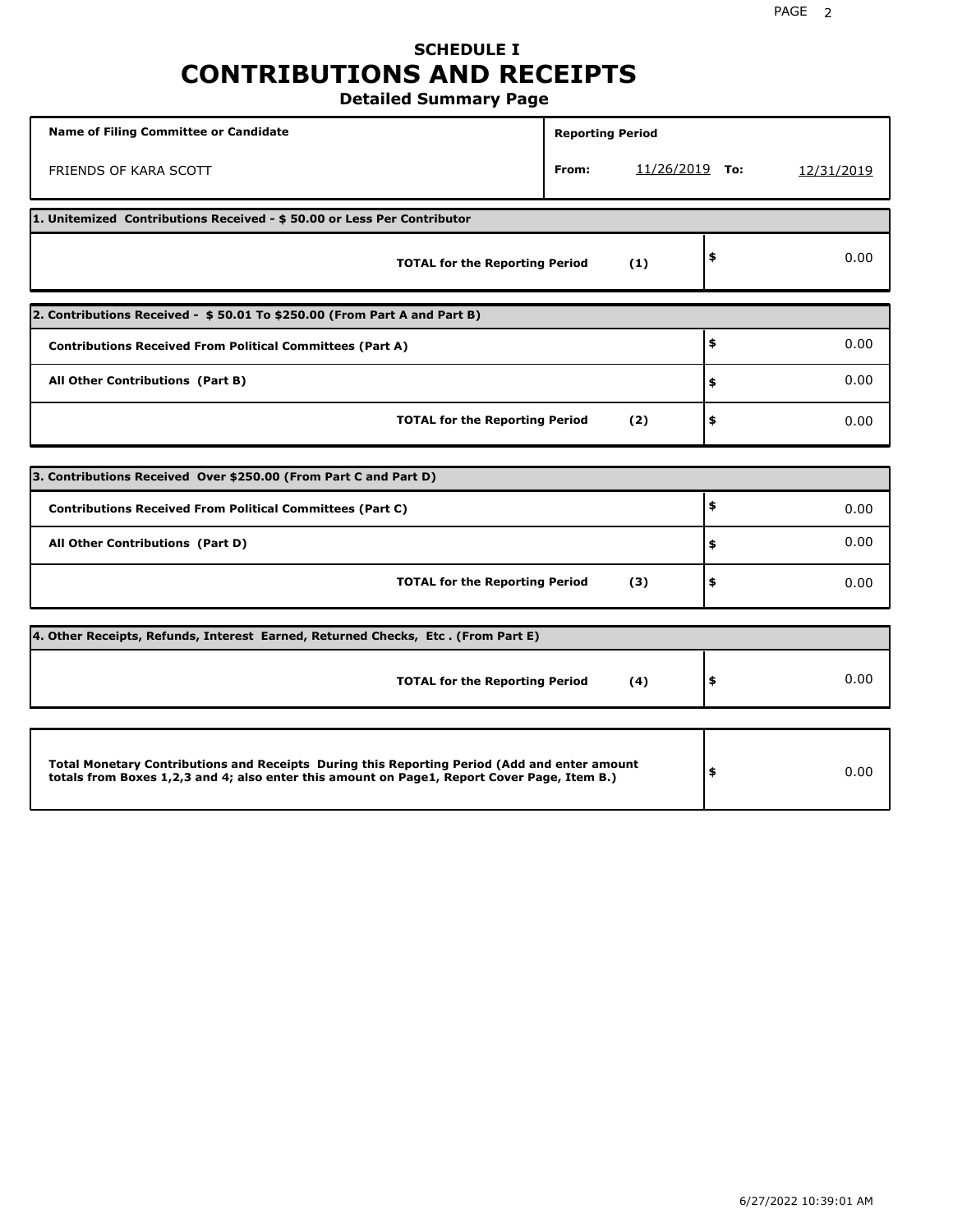PAGE 3

# **PART A CONTRIBUTIONS RECEIVED FROM POLITICAL COMMITTEES**

**\$50.01 TO \$250.00**

 **Use this Part to itemize only contributions received from political committees with an aggregate value from \$50.01 to \$250.00 in the reporting period.**

| Name of Filing Committee or Candidate      |              |                   | <b>Reporting Period</b> |             |             |    |                   |  |  |
|--------------------------------------------|--------------|-------------------|-------------------------|-------------|-------------|----|-------------------|--|--|
|                                            |              |                   | From:                   |             | To:         |    |                   |  |  |
|                                            |              |                   |                         | <b>DATE</b> |             |    | <b>AMOUNT</b>     |  |  |
| <b>Full Name of Contributing Committee</b> |              |                   | <b>MO</b>               | <b>DAY</b>  | <b>YEAR</b> |    |                   |  |  |
| <b>Mailing Address</b>                     |              |                   |                         |             |             | \$ | 0.00              |  |  |
| City                                       | <b>State</b> | Zip Code (Plus 4) |                         |             |             |    |                   |  |  |
|                                            |              |                   |                         |             |             |    | <b>PAGE TOTAL</b> |  |  |
|                                            |              |                   |                         |             |             |    |                   |  |  |

**Enter Grand Total of Part A on Schedule I, Detailed Summary Page, Section 2.**

**\$** 0.00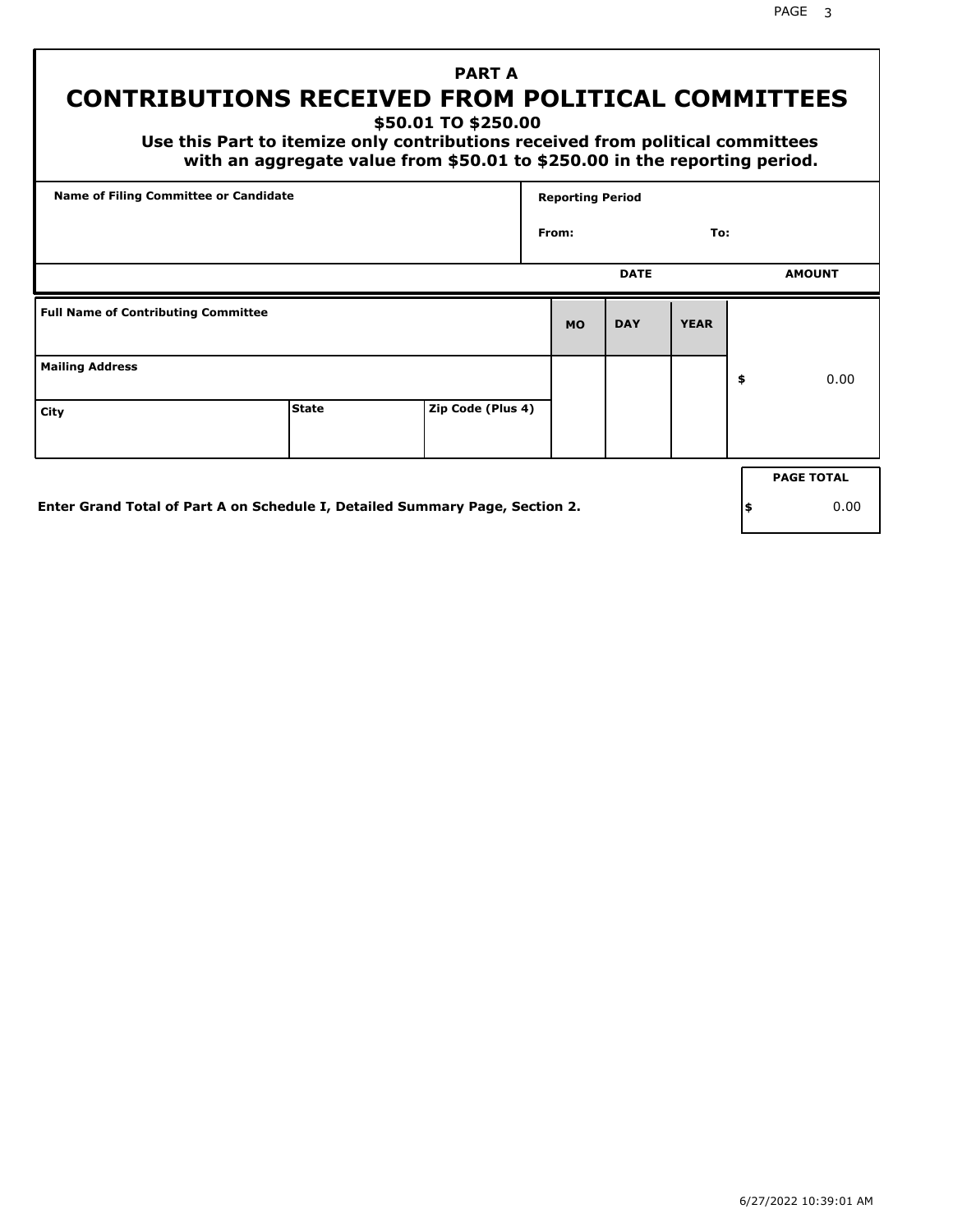| <b>PART B</b><br><b>ALL OTHER CONTRIBUTIONS</b><br>\$50.01 TO \$250.00<br>Use this Part to itemize all other contributions with an aggregate value from<br>\$50.01 to \$250.00 in the reporting period.<br>(Exclude contributions from political committees reported in Part A) |              |                   |  |                         |             |             |    |               |  |
|---------------------------------------------------------------------------------------------------------------------------------------------------------------------------------------------------------------------------------------------------------------------------------|--------------|-------------------|--|-------------------------|-------------|-------------|----|---------------|--|
| Name of Filing Committee or Candidate                                                                                                                                                                                                                                           |              |                   |  | <b>Reporting Period</b> |             |             |    |               |  |
| From:<br>To:                                                                                                                                                                                                                                                                    |              |                   |  |                         |             |             |    |               |  |
|                                                                                                                                                                                                                                                                                 |              |                   |  |                         | <b>DATE</b> |             |    | <b>AMOUNT</b> |  |
| <b>Full Name of Contributor</b>                                                                                                                                                                                                                                                 |              |                   |  | <b>MO</b>               | <b>DAY</b>  | <b>YEAR</b> |    |               |  |
| <b>Mailing Address</b>                                                                                                                                                                                                                                                          |              |                   |  |                         |             |             | \$ | 0.00          |  |
| City                                                                                                                                                                                                                                                                            | <b>State</b> | Zip Code (Plus 4) |  |                         |             |             |    |               |  |
| <b>PAGE TOTAL</b>                                                                                                                                                                                                                                                               |              |                   |  |                         |             |             |    |               |  |
| Enter Grand Total of Part A on Schedule I, Detailed Summary Page, Section 2.<br>0.00<br>\$                                                                                                                                                                                      |              |                   |  |                         |             |             |    |               |  |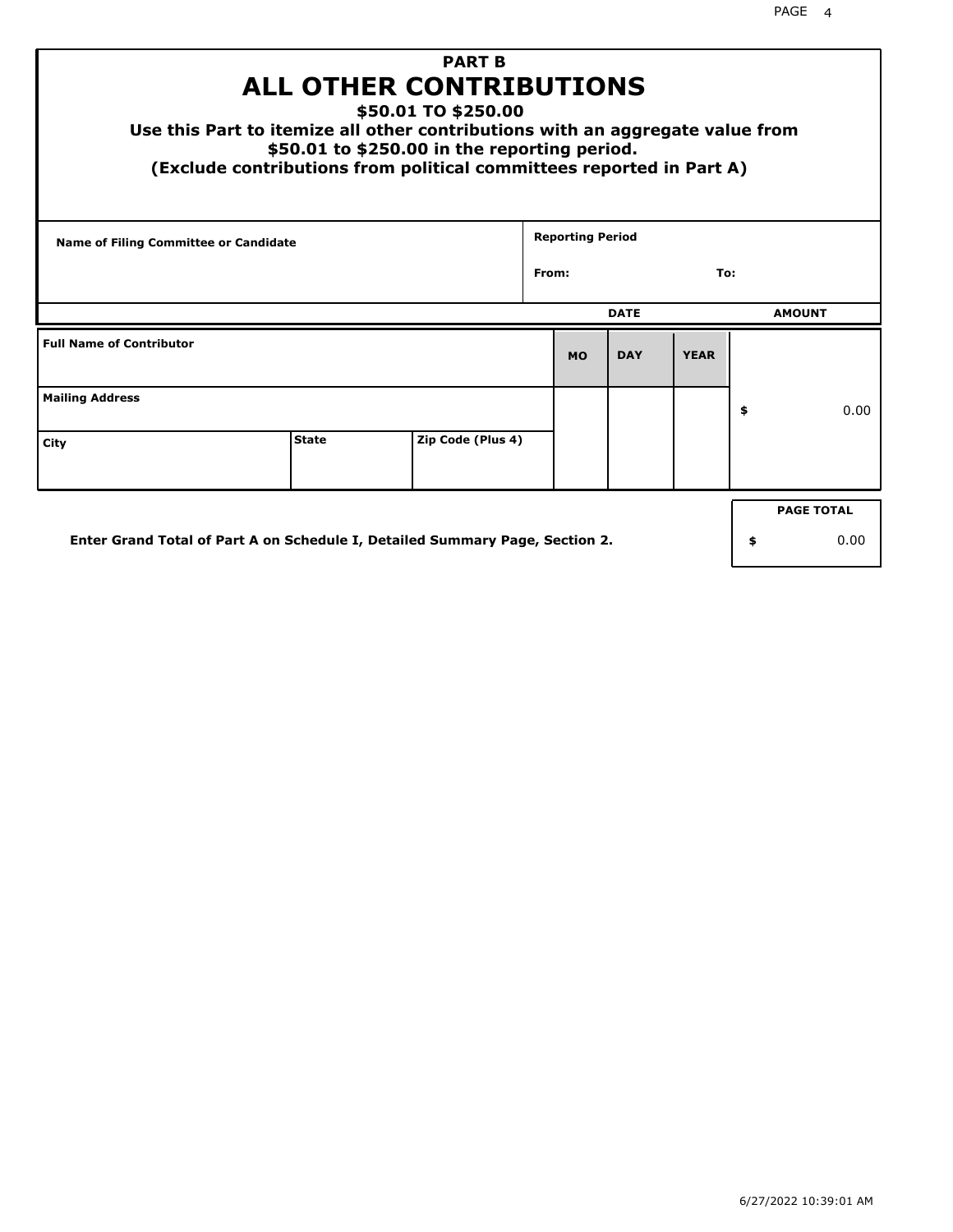# **PART C Contributions Received From Political Committees**

**OVER \$250.00**

 **Use this Part to itemize only contributions received from Political committees with an aggregate value from Over \$250.00 in the reporting period.**

| Name of Filing Committee or Candidate                                        |              | <b>Reporting Period</b> |             |            |             |    |                   |  |
|------------------------------------------------------------------------------|--------------|-------------------------|-------------|------------|-------------|----|-------------------|--|
|                                                                              |              | From:                   |             |            | To:         |    |                   |  |
|                                                                              |              |                         | <b>DATE</b> |            |             |    | <b>AMOUNT</b>     |  |
| <b>Full Name of Contributing Committee</b>                                   |              |                         | <b>MO</b>   | <b>DAY</b> | <b>YEAR</b> |    |                   |  |
| <b>Mailing Address</b>                                                       |              |                         |             |            |             | \$ | 0.00              |  |
| City                                                                         | <b>State</b> | Zip Code (Plus 4)       |             |            |             |    |                   |  |
|                                                                              |              |                         |             |            |             |    | <b>PAGE TOTAL</b> |  |
| Enter Grand Total of Part C on Schedule I, Detailed Summary Page, Section 3. |              |                         |             |            |             | \$ | 0.00              |  |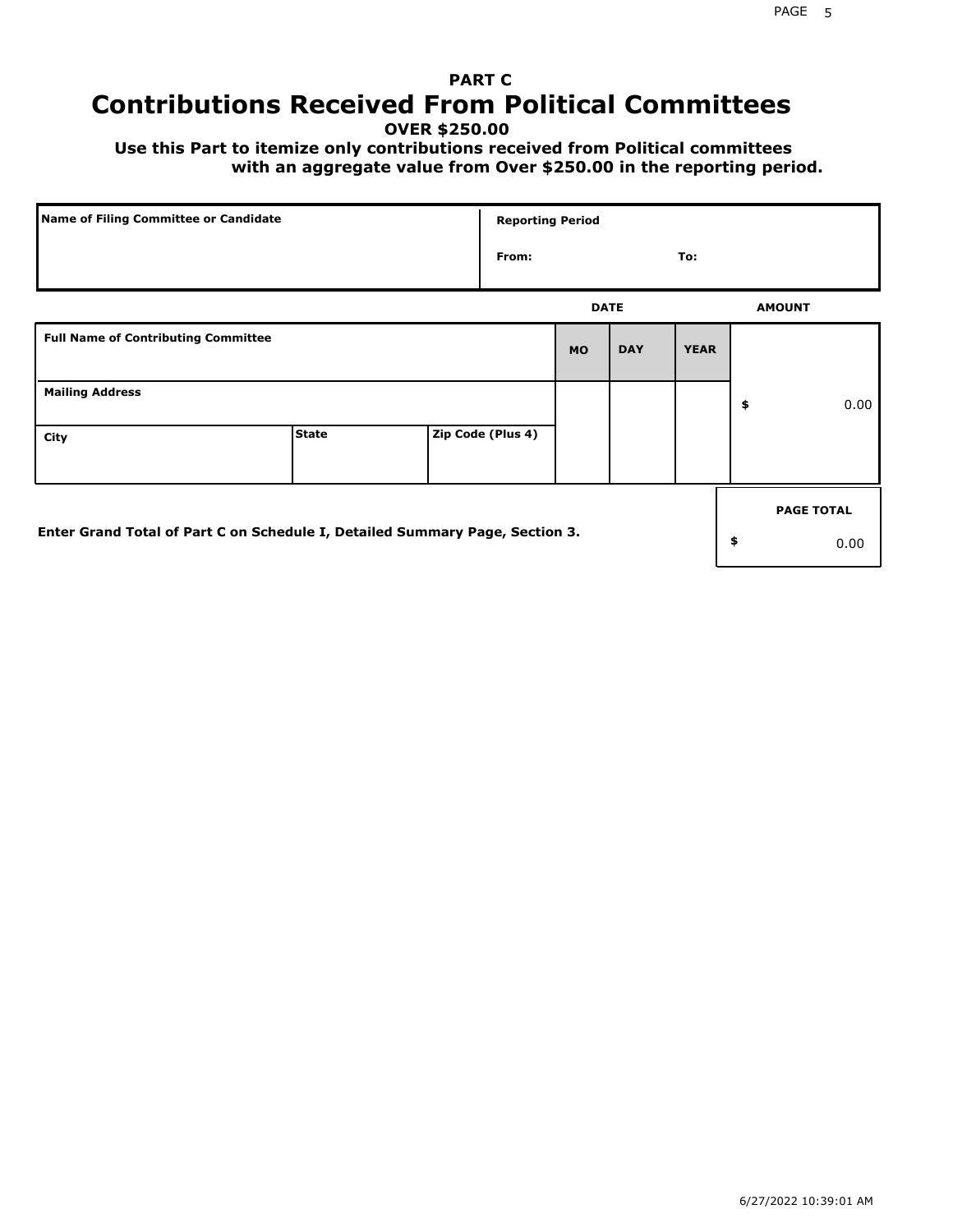# **PART D ALL OTHER CONTRIBUTIONS**

#### **OVER \$250.00**

### **Use this Part to itemize all other contributions with an aggregate value of**

#### **over \$250.00 in the reporting period.**

#### **(Exclude contributions from political committees reported in Part C.)**

| Name of Filing Committee or Candidate | <b>Reporting Period</b> |     |
|---------------------------------------|-------------------------|-----|
|                                       | From:                   | To: |
|                                       |                         |     |

|                                                                              |              |                   |                   | <b>DATE</b>  |             | <b>AMOUNT</b>     |
|------------------------------------------------------------------------------|--------------|-------------------|-------------------|--------------|-------------|-------------------|
| <b>Full Name of Contributor</b>                                              |              |                   | <b>MO</b>         | <b>DAY</b>   | <b>YEAR</b> |                   |
| <b>Mailing</b><br><b>Address</b>                                             |              |                   |                   |              |             | \$<br>0.00        |
| City                                                                         | <b>State</b> | Zip Code (Plus 4) |                   |              |             |                   |
| <b>Employer Name</b>                                                         |              |                   | <b>Occupation</b> |              |             |                   |
| <b>Employer Mailing Address/Principal Place of</b><br>Business               |              | City              |                   | <b>State</b> |             | Zip Code (Plus 4) |
| Enter Grand Total of Part C on Schedule I, Detailed Summary Page, Section 3. |              |                   |                   |              |             | <b>PAGE TOTAL</b> |
|                                                                              |              |                   |                   |              |             | \$<br>0.00        |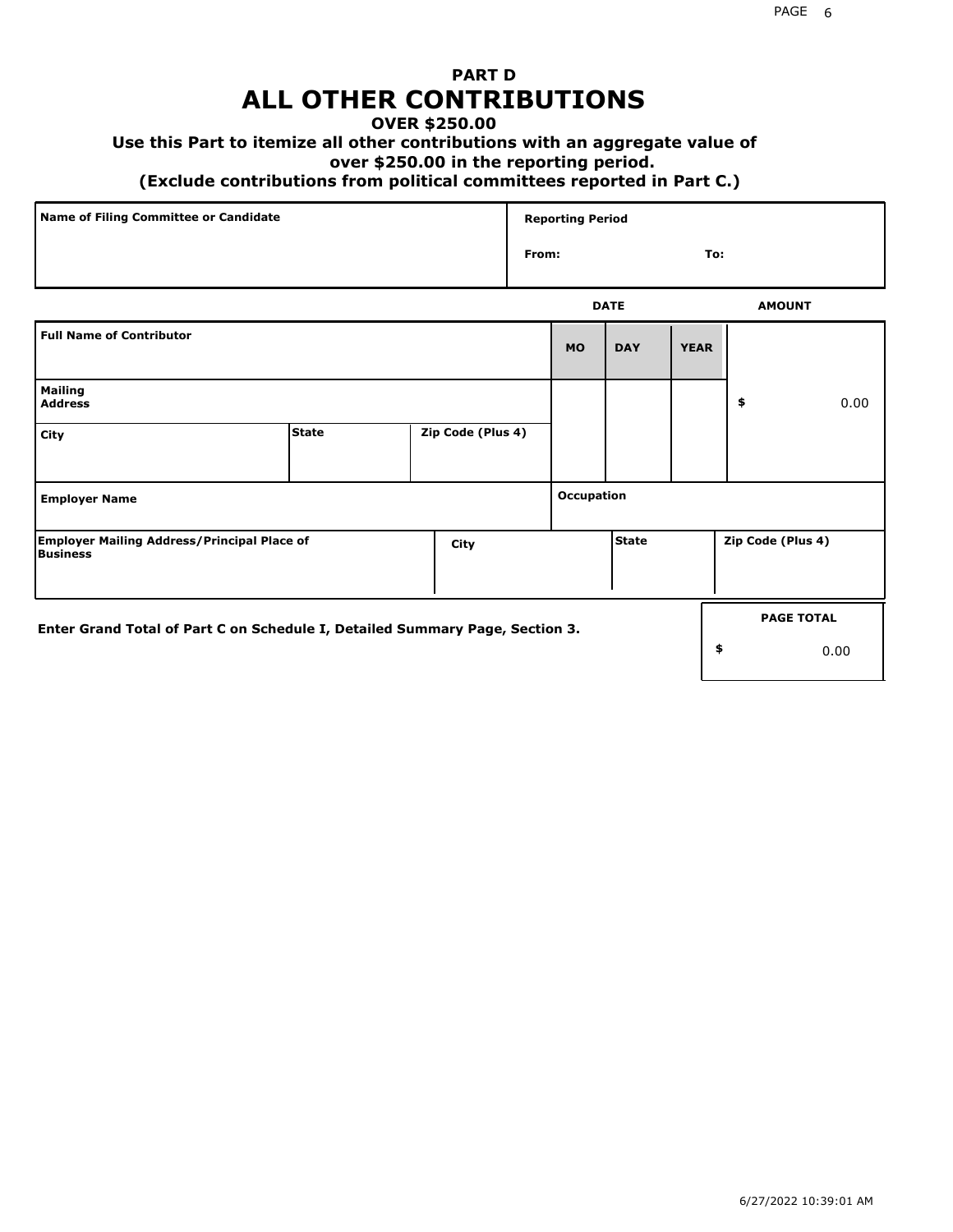## **PART E OTHER RECEIPTS**

#### **REFUNDS, INTEREST INCOME, RETURNED CHECKS, ETC.**

 **Use this Part to report refunds received, interest earned, returned checks and**

### **prior expenditures that were returned to the filer.**

| Name of Filing Committee or Candidate                                        |              |                   |       | <b>Reporting Period</b> |             |             |                   |      |
|------------------------------------------------------------------------------|--------------|-------------------|-------|-------------------------|-------------|-------------|-------------------|------|
|                                                                              |              |                   | From: |                         |             | To:         |                   |      |
|                                                                              |              |                   |       |                         | <b>DATE</b> |             | <b>AMOUNT</b>     |      |
| <b>Full Name</b>                                                             |              |                   |       | <b>MO</b>               | <b>DAY</b>  | <b>YEAR</b> |                   |      |
| <b>Mailing Address</b>                                                       |              |                   |       |                         |             |             | \$                | 0.00 |
| City                                                                         | <b>State</b> | Zip Code (Plus 4) |       |                         |             |             |                   |      |
| <b>Receipt Description</b>                                                   |              |                   |       |                         |             |             |                   |      |
|                                                                              |              |                   |       |                         |             |             | <b>PAGE TOTAL</b> |      |
| Enter Grand Total of Part E on Schedule I, Detailed Summary Page, Section 4. |              |                   |       |                         |             |             | \$                | 0.00 |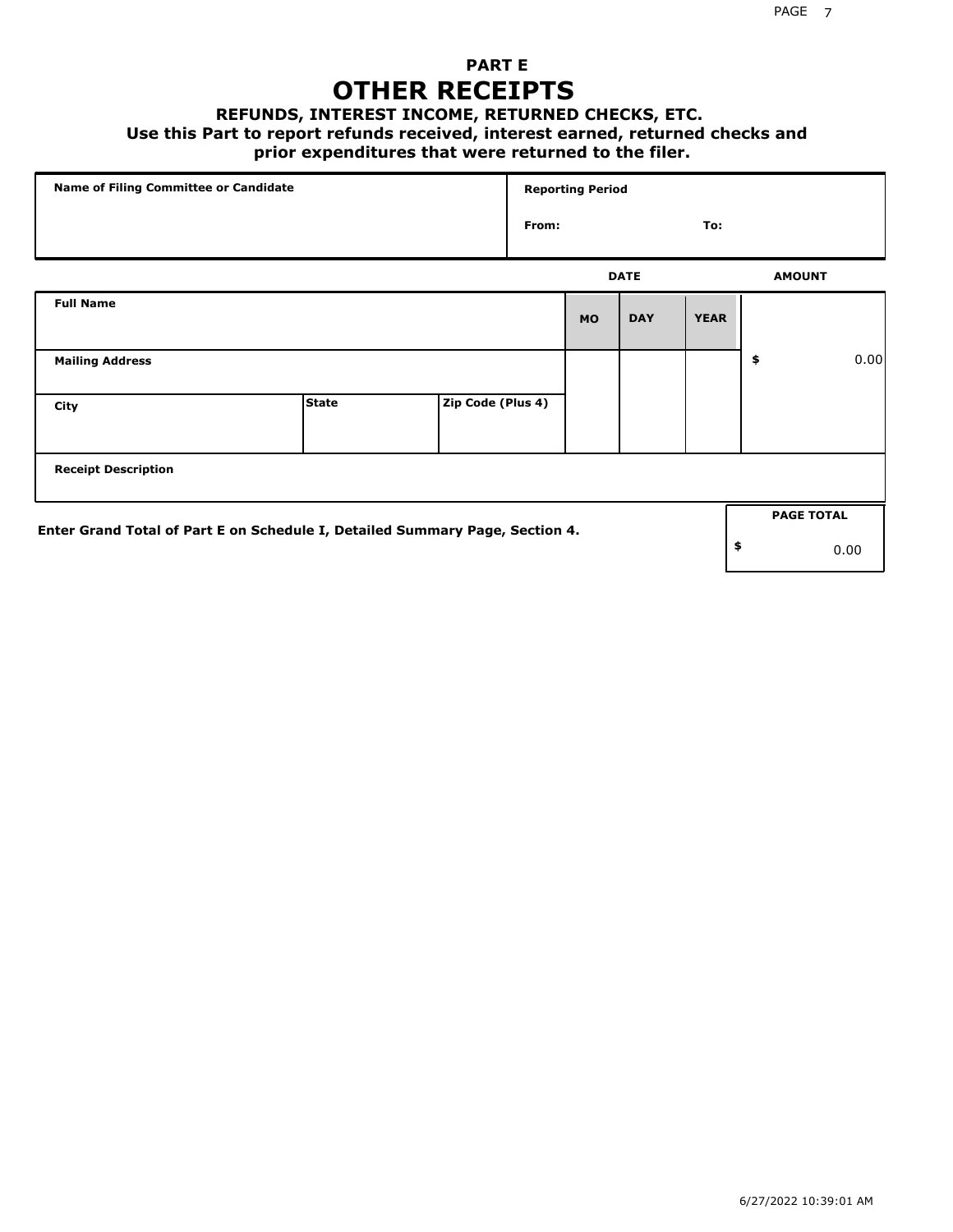#### **SCHEDULE II IN-KIND CONTRIBUTIONS AND VALUABLE THINGS RECEIVED USE THIS SCHEDULE TO REPORT ALL IN-KIND CONTRIBUTIONS OF VALUABLE THINGS**

## **DURING THE REPORTING PERIOD.**

**Detailed Summary Page**

| <b>Name of Filing Committee or Candidate</b>                                                                                                                                | <b>Reporting Period</b> |                  |            |
|-----------------------------------------------------------------------------------------------------------------------------------------------------------------------------|-------------------------|------------------|------------|
| FRIENDS OF KARA SCOTT                                                                                                                                                       | From:                   | $11/26/2019$ To: | 12/31/2019 |
| 1. UNITEMIZED IN-KIND CONTRIBUTIONS RECEIVED - VALUE OF \$50.00 OR LESS PER CONTRIBUTOR                                                                                     |                         |                  |            |
| <b>TOTAL for the Reporting Period</b>                                                                                                                                       | (1)                     | \$               | 0.00       |
| 2. IN-KIND CONTRIBUTIONS RECEIVED - VALUE OF \$50.01 TO \$250.00 (FROM PART F)                                                                                              |                         |                  |            |
| <b>TOTAL for the Reporting Period</b>                                                                                                                                       | (2)                     | \$               | 0.00       |
| 3. IN-KIND CONTRIBUTION RECIEVED - VALUE OVER \$250.00 (FROM PART G)                                                                                                        |                         |                  |            |
| <b>TOTAL for the Reporting Period</b>                                                                                                                                       | (3)                     | \$               | 0.00       |
| TOTAL VALUE OF IN-KIND CONTRIBUTIONS DURING THIS REPORTING PERIOD (Add and enter<br>amount totals from Boxes 1,2, and 3; also enter on Page 1, Reports Cover Page, Item F.) |                         | \$               | 0.00       |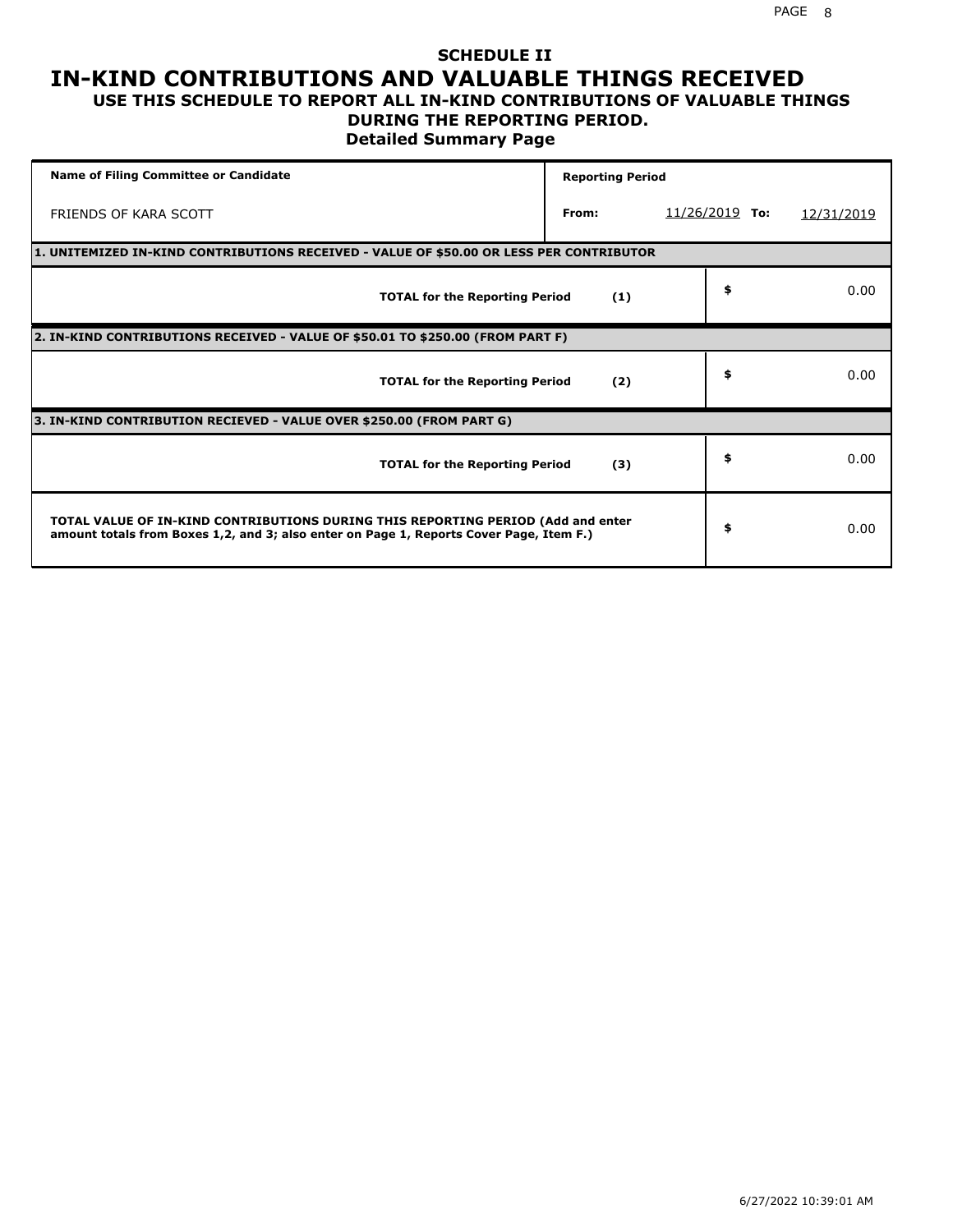# **SCHEDULE II PART F IN-KIND CONTRIBUTIONS RECEIVED**

## **VALUE OF \$50.01 TO \$250.00**

| Name of Filing Committee or Candidate                                                                         |              |                   | <b>Reporting Period</b> |             |             |               |                   |
|---------------------------------------------------------------------------------------------------------------|--------------|-------------------|-------------------------|-------------|-------------|---------------|-------------------|
|                                                                                                               |              |                   | From:                   |             |             | To:           |                   |
|                                                                                                               |              |                   |                         | <b>DATE</b> |             | <b>AMOUNT</b> |                   |
| <b>Full Name of Contributor</b>                                                                               |              |                   | <b>MO</b>               | <b>DAY</b>  | <b>YEAR</b> |               |                   |
| <b>Mailing Address</b>                                                                                        |              |                   |                         |             |             | \$            | 0.00              |
| City                                                                                                          | <b>State</b> | Zip Code (Plus 4) |                         |             |             |               |                   |
| <b>Description of Contribution:</b>                                                                           |              |                   |                         |             |             |               |                   |
| Enter Grand Total of Part F on Schedule II, In-Kind Contributions Detailed Summary Page,<br><b>Section 2.</b> |              |                   |                         |             |             |               | <b>PAGE TOTAL</b> |
|                                                                                                               |              |                   |                         |             | \$          |               | 0.00              |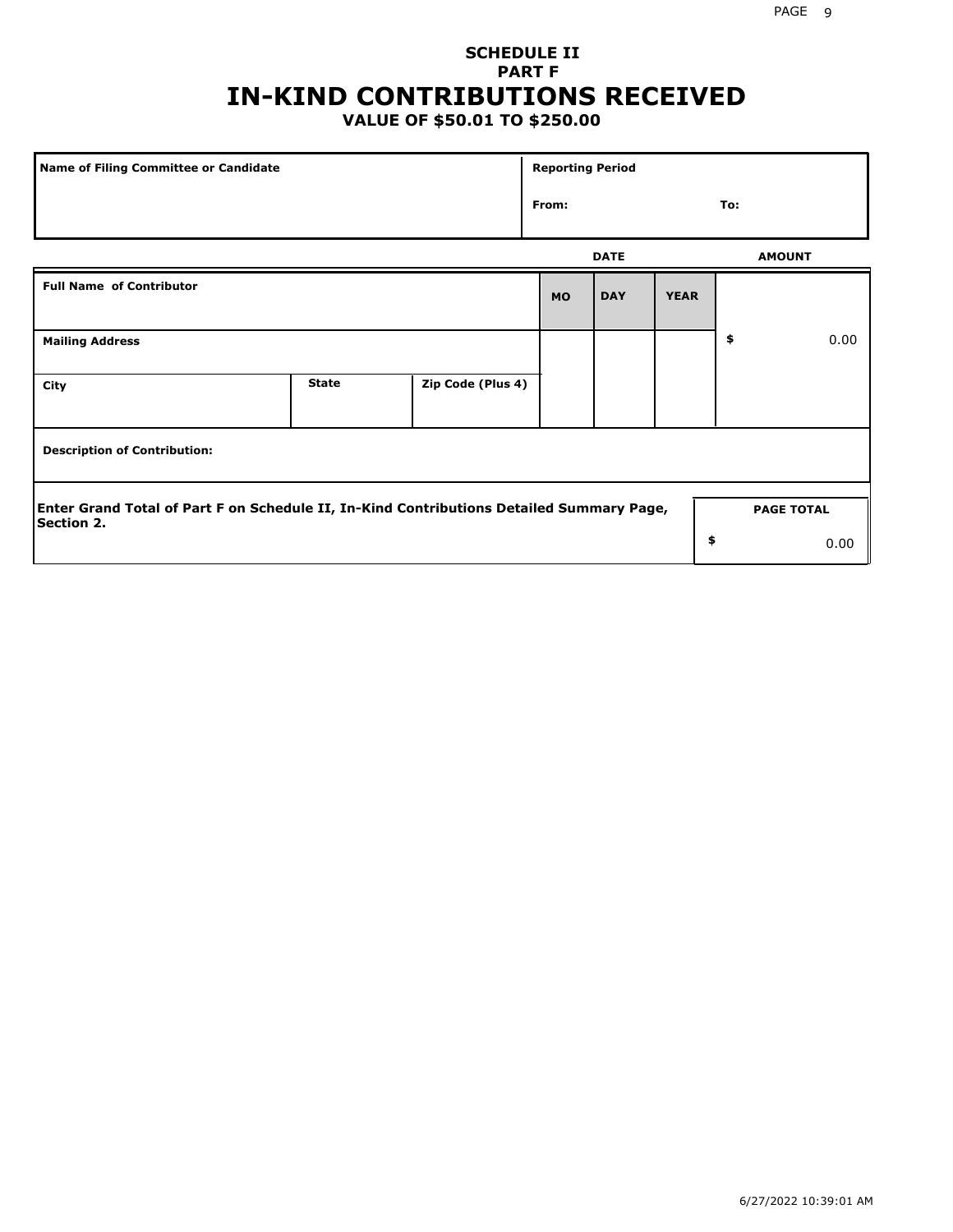### **SCHEDULE II PART G IN-KIND CONTRIBUTIONS RECEIVED VALUE OVER \$250.00**

| Name of Filing Committee or Candidate                                                         |              |  |                  |  |              | <b>Reporting Period</b> |             |  |                                    |               |
|-----------------------------------------------------------------------------------------------|--------------|--|------------------|--|--------------|-------------------------|-------------|--|------------------------------------|---------------|
|                                                                                               |              |  |                  |  | From:<br>To: |                         |             |  |                                    |               |
|                                                                                               |              |  |                  |  | <b>DATE</b>  |                         |             |  |                                    | <b>AMOUNT</b> |
| <b>Full Name of Contributor</b>                                                               |              |  |                  |  | <b>MO</b>    | <b>DAY</b>              | <b>YEAR</b> |  |                                    |               |
| <b>Mailing Address</b>                                                                        |              |  |                  |  |              |                         |             |  | \$                                 | 0.00          |
| City                                                                                          | <b>State</b> |  | Zip Code(Plus 4) |  |              |                         |             |  |                                    |               |
| <b>Employer of Contributor</b>                                                                |              |  |                  |  |              | <b>Occupation</b>       |             |  |                                    |               |
| <b>State</b><br><b>Employer Mailing Address/Principal Place of</b><br>City<br><b>Business</b> |              |  |                  |  | 4)           | Zip Code(Plus           |             |  | <b>Description of Contribution</b> |               |

| <b>Enter Grand Total of Part G on Schedule II, In-Kind Contributions Detailed</b> |  | <b>PAGE TOTAL</b> |
|-----------------------------------------------------------------------------------|--|-------------------|
| <b>Summary Page, Section 3.</b>                                                   |  | 0.00              |
|                                                                                   |  |                   |